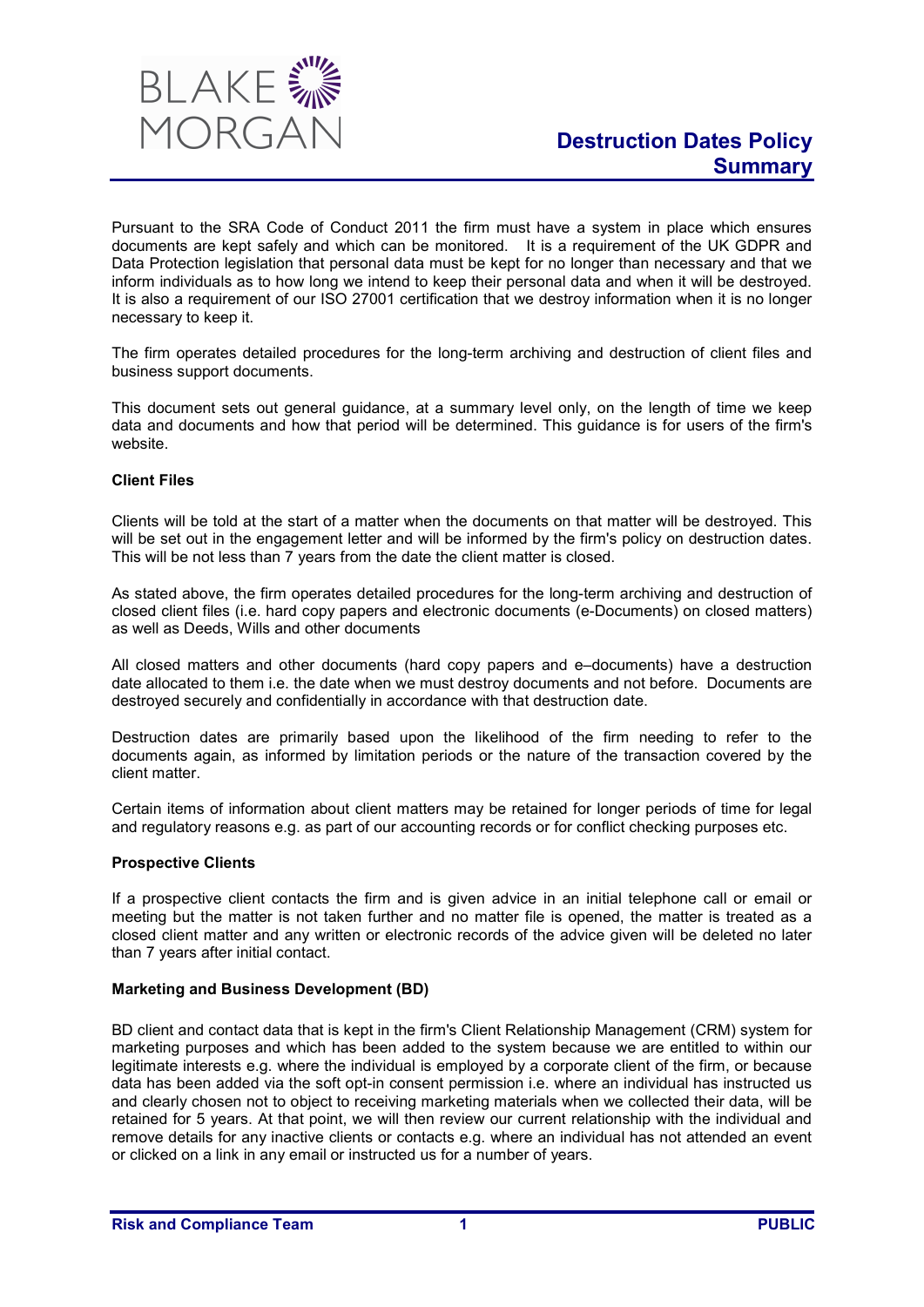

BD client and contact data is kept in the firm's CRM system because we have that individual's express consent for the firm to keep their data for marketing purposes. We will re-confirm consent every 2 years (e.g. asking the individual to confirm which areas of the business they want to continue to receive information or newsletters about) or delete the data.

Client feedback forms or surveys are kept for 12 months and any personal information contained in them is deleted.

Clients or contacts whose details are kept in the firm's CRM system can unsubscribe or ask for their details to be removed from the system at any time if they wish.

Event feedback forms are kept for 18 months then deleted.

Event data (e.g. dietary requirements) will be deleted after an event.

For individuals who have asked to unsubscribe from marketing communications, the 'unsubscribe' list will be kept indefinitely with minimal information to ensure no marketing is sent to those individuals.

#### Human Resources

All applications for vacancies or speculative applications (along with related correspondence) sent to the firm are kept for 12 months after receipt of the application or, where the firm has first secured consent to retain, for a longer period. Any such consent will be re-confirmed every 6 months thereafter and, if not received, the record is destroyed. Records relating to individuals taken on by the firm are retained in line with the firm's employment policies.

Graduate recruitment applications (and related correspondence / other documents) are kept for 2 years after receipt of application or, where the firm has first secured consent to retain, for a longer period. Any such consent will be re-confirmed every 12 months thereafter and, if not received, the record is destroyed. Records relating to individuals taken on by the firm are retained in line with the firm's training / employment policies.

## Risk and Compliance (R & C) files

If the firm's R & C team are required to process your personal data if, for instance, you make a complaint or a rights request pursuant to GDPR, then the R & C team will store the relevant documents for not less than 7 years following the conclusion of any matter they deal with.

If any rectification work is carried out on any client matter, the relevant destruction date of the file will be amended to start from the data of the completion of any rectification work.

#### Digital Recordings of telephone conversations with the Commercial Recoveries team

If a telephone call is made to or from the firm's Commercial Recoveries team, the telephone call may be recorded for training and monitoring purposes. The digital recording of the call will be kept for no less than 12 months from the date of the call and it will only be kept longer if the content of the call becomes relevant to the matter we are instructed to act on. In that scenario, the recording will be retained in accordance with the Client Files section of this Policy Summary.

# **CCTV**

CCTV images are kept for no more than 60 days from the date of the images, depending on which of the firm's offices an individual visits.